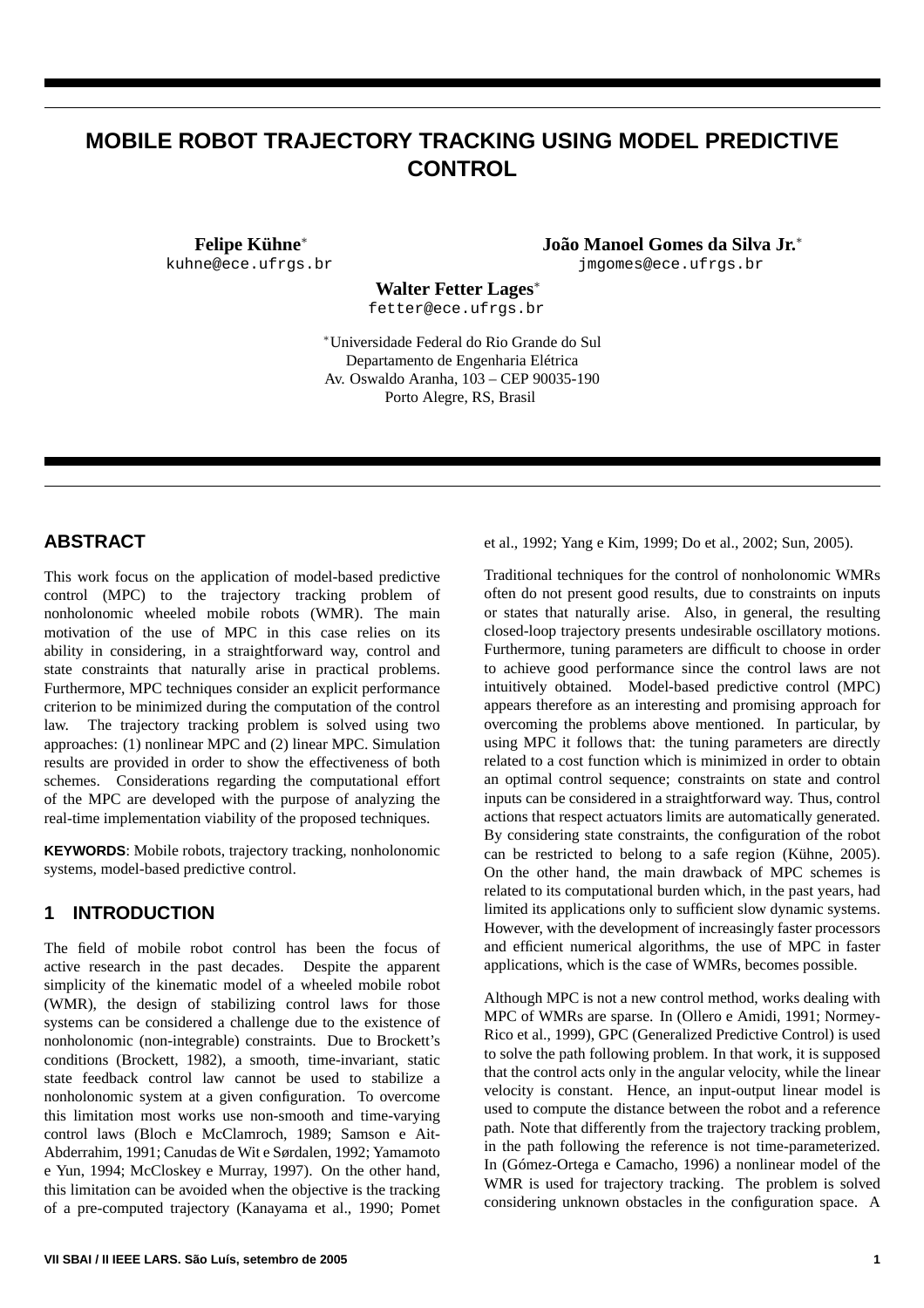neural network helps to solve the optimization problem. Also, in (Yang et al., 1998) the path following problem is solved by using a neural network to predict the future behavior of a car-like WMR. The modelling errors are corrected on-line with the neural network model. Using a nonlinear model of the robot, in (Essen e Nijmeijer, 2001) a nonlinear MPC (NMPC) algorithm in state-space representation is developed, which is applied to both problems of point stabilization and trajectory tracking. A modified cost function to be minimized is proposed. Accordingly to the authors, the MPC developed in that work can not be applied in real-time, given the high computational effort necessary in the optimization problem.

In this paper, we are interested in the application of MPC schemes to control a WMR in the problem of trajectory tracking. Two approaches based on state-space representation of the kinematic model of a nonholonomic WMR are developed. First, a nonlinear MPC (NMPC) is developed, which leads to a non-convex optimization problem. In a second approach, a linear technique is proposed to overcome the problem related to the computational burden of the NMPC. The fundamental idea consists in using a successive linearization approach, as briefly outlined in (Henson, 1998), yielding a linear, timevarying description of the system. From this linear description, the optimization problem to be solved at each sampling period is a quadratic program (QP) one, which is convex and computationally less expensive than the optimization problem that arises in the classical NMPC.

Finally, analysis regarding the computational effort are carried out in order to evaluate the real-time implementability of the MPC strategies proposed here.

#### **2 PROBLEM FORMULATION**

A mobile robot made up of a rigid body and non deforming wheels is considered (Fig. 1). It is assumed that the vehicle moves without slipping on a plane, i.e., there is a pure rolling contact between the wheels and the ground. The kinematic model of the WMR is then given by (Campion et al., 1996):

$$
\begin{cases}\n\dot{x} = v \cos \theta \\
\dot{y} = v \sin \theta \\
\dot{\theta} = w\n\end{cases}
$$
\n(1)

or, in a more compact form as

$$
\dot{\mathbf{x}} = f(\mathbf{x}, \mathbf{u}),\tag{2}
$$

where  $\mathbf{x} = [x \ y \ \theta]^T$  describes the configuration (position and orientation) of the center of the axis of the wheels, C, with respect to a global inertial frame  $\{O, X, Y\}$ .  $\mathbf{u} = \begin{bmatrix} v & w \end{bmatrix}^T$  is the control input, where  $v$  and  $w$  are the linear and the angular velocities, respectively.

As described in the next sections, in MPC a prediction model is used and the control law is computed in discrete-time. Thus, a discrete-time representation of this model becomes necessary. Considering a sampling period  $T$ , a sampling instant  $k$  and applying the Euler's approximation to (1), we obtain the



Figure 1: Coordinate system of the WMR.

following discrete-time model for the robot motion:

$$
\begin{cases}\nx(k+1) = x(k) + v(k)\cos\theta(k)T \\
y(k+1) = y(k) + v(k)\sin\theta(k)T \\
\theta(k+1) = \theta(k) + w(k)T\n\end{cases}
$$

or, in a compact representation,

$$
\mathbf{x}(k+1) = f_d(\mathbf{x}(k), \mathbf{u}(k))
$$
 (3)

The problem of trajectory tracking can be stated as to find a control law such that

$$
\mathbf{x}(k) - \mathbf{x}_r(k) = 0
$$

where  $x_r$  is a known, pre-specified reference trajectory. It is usual in this case to associate to this reference trajectory a *virtual* reference robot, which has the same model than the robot to be controlled. Thus, we have:

$$
\dot{\mathbf{x}}_r = f(\mathbf{x}_r, \mathbf{u}_r),\tag{4}
$$

or, in discrete-time,  $\mathbf{x}_r(k+1) = f_d(\mathbf{x}_r(k), \mathbf{u}_r(k)).$ 

## **3 THE NONLINEAR MPC APPROACH**

In this section, the trajectory tracking problem is solved with a NMPC strategy. In order to evaluate the performance of the approach, simulation results are shown.

MPC is an optimal control strategy that uses the model of the system to obtain an optimal control sequence by minimizing an objective function. At each sampling instant, the model is used to predict the behavior of the system over a prediction horizon. Based on these predictions, the objective function is minimized with respect to the future sequence of inputs, thus requiring the solution of a constrained optimization problem for each sampling instant. Although prediction and optimization are performed over a future horizon, only the values of the inputs for the current sampling interval are used. The same procedure is repeated at the next sampling instant with updated process measurements and a shifted horizon. This mechanism is known as *moving* or *receding horizon* strategy, in reference to the way in which the time window shifts forward from one sampling instant to the next one (Camacho e Bordons, 1999; Allgower et al., 1999).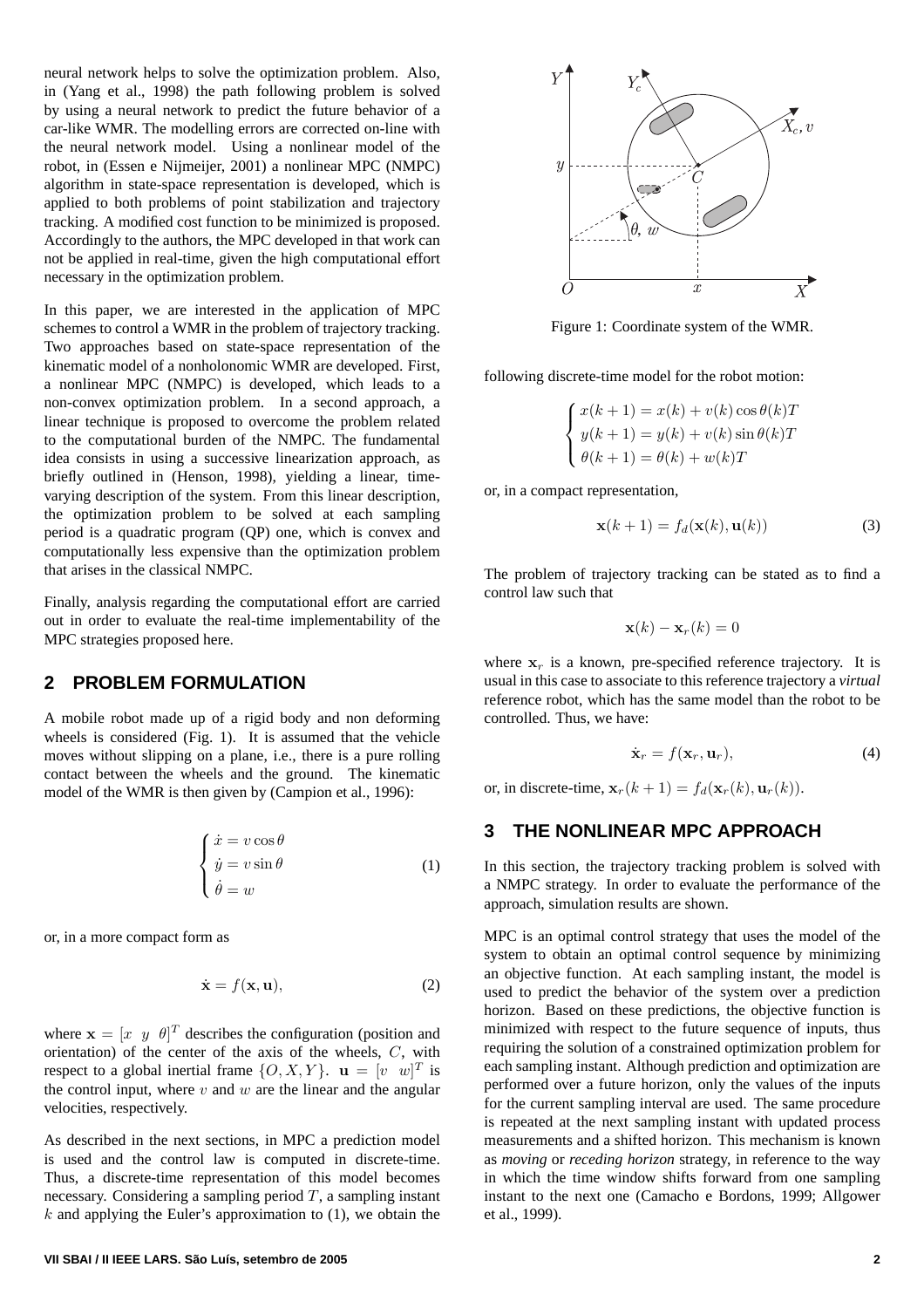From (3), the prediction of the robot motion is obtained as follows:

$$
\mathbf{x}(k+j+1|k) = f_d(\mathbf{x}(k+j|k), \mathbf{u}(k+j|k)),
$$

where  $j \in [0, N - 1]$  and the notation  $a(m|n)$  indicates the value of  $a$  at the instant  $m$  predicted at instant  $n$ . By defining error vectors  $\tilde{\mathbf{x}} = \mathbf{x} - \mathbf{x}_r$  and  $\tilde{\mathbf{u}} = \mathbf{u} - \mathbf{u}_r$ , we can formulate the following objective function to be minimized:

$$
\Phi(k) = \sum_{j=1}^{N} \tilde{\mathbf{x}}^{T} (k+j|k) \mathbf{Q} \tilde{\mathbf{x}} (k+j|k) +
$$

$$
+ \tilde{\mathbf{u}}^{T} (k+j-1|k) \tilde{\mathbf{R}} \mathbf{u} (k+j-1|k), \quad (5)
$$

where N is the prediction horizon and  $Q \geq 0$ ,  $R > 0$  are weighting matrices for the error in the state and control variables, respectively.

We consider also the existence of bounds in the amplitude of the control variables:

$$
\mathbf{u}_{min} \le \mathbf{u}(k+j|k) \le \mathbf{u}_{max},\tag{6}
$$

where  $\mathbf{u}_{min}$  stands for the lower bound and  $\mathbf{u}_{max}$  stands for the upper bound<sup>1</sup>. Note that we can write  $(6)$  in a more general form as

$$
\mathbf{Du}(k+j|k) \le \mathbf{d}
$$

with:

$$
\begin{bmatrix} 1 \end{bmatrix} \qquad \qquad \mathbf{d} = \begin{bmatrix} \mathbf{u}_{max} \end{bmatrix}
$$

$$
\mathbf{D} = \begin{bmatrix} \mathbf{I} \\ -\mathbf{I} \end{bmatrix}, \qquad \mathbf{d} = \begin{bmatrix} \mathbf{u}_{max} \\ -\mathbf{u}_{min} \end{bmatrix},
$$

and, in a similar way, state constraints can be generically expressed by  $\mathbf{Cx}(k+j|k) \leq \mathbf{c}$ .

Hence, the nonlinear optimization problem can be stated as:

$$
\mathbf{x}^{\star}, \mathbf{u}^{\star} = \arg\min_{\mathbf{x}, \mathbf{u}} \left\{ \Phi(k) \right\} \tag{7}
$$

s. a.

$$
\mathbf{x}(k|k) = \mathbf{x}_0,\tag{8}
$$

$$
\mathbf{x}(k+j+1|k) = f_d(\mathbf{x}(k+j|k), \mathbf{u}(k+j|k)), \qquad (9)
$$

$$
\mathbf{D}\mathbf{u}(k+j|k) \le \mathbf{d},\tag{10}
$$

where  $j \in [0, N - 1]$ .  $\mathbf{x}_0$  is the initial condition which corresponds to the value of the states measured at the current instant. Constraint (9) represents the prediction model and (10) is the control constraint which may be present or not in the optimization problem. Notice that the decision variables are both state and control variables.

The optimization problem  $(7)$ – $(10)$  must therefore be solved at each sampling time  $k$ , yielding a sequence of optimal states  $\{ \mathbf{x}^*(k+1|k), \ldots, \mathbf{x}^*(k+N|k) \}$ , optimal controls  $\{ {\bf u}^\star(k|k), \ldots, {\bf u}^\star(k+N-1|k) \}$  and the optimal cost  $\Phi^\star(k)$ . The MPC control law is implicitly given by the first control action of the sequence of optimal control,  $\mathbf{u}^*(k|k)$ , and the remaining portion of this sequence is discarded.

As a case study, let us consider the robot Twil (Lages, 1998), which have the following limits in the amplitude of the control variables (Kühne, 2005):

$$
\mathbf{u}_{max} = -\mathbf{u}_{min} = \begin{bmatrix} 0.47 \ m/s \\ 3.77 \ rad/s \end{bmatrix}
$$
 (11)

Considering the robot model described by (1), the optimization problem  $(7)$ – $(10)$  is used to solve the problem of trajectory tracking<sup>2</sup>, with a cost function in the form of  $(5)$ . Using a reference trajectory in "U" form and with the tunning parameters:  $N = 5$ ,  $\mathbf{Q} = \text{diag}(1; 1; 0, 5)$ ,  $\mathbf{R} = \text{diag}(0, 1; 0, 1)$ and with an initial condition of  $x_0 = \begin{bmatrix} -1 & -1 & 0 \end{bmatrix}^T$ , we have the simulation results shown in Figures 2 and 3.



Figure 2: Trajectory in the XY plane.



Figure 3: Controls inputs.

It can be noted in Fig. 2 that the problem is successfully solved, but with low convergence rate. Fig. 3 shows that the generated control signals respect the imposed constraints. The dash-dotted lines stands for the reference trajectories.

In the attempt of increasing the convergence rate, (Essen e Nijmeijer, 2001) proposed a modified cost function in order to increase the state penalty over the horizon, thus forcing the states to converge faster. Hence, the idea of exponentially increasing state weighting has been introduced. Also, a terminal state cost has been added to the cost function to be minimized. From these

<sup>&</sup>lt;sup>1</sup>The symbol  $\leq$  stands for componentwise inequalities in this case.

<sup>2</sup>All the optimization problems in this section has been solved with the MATLAB routine fmincon.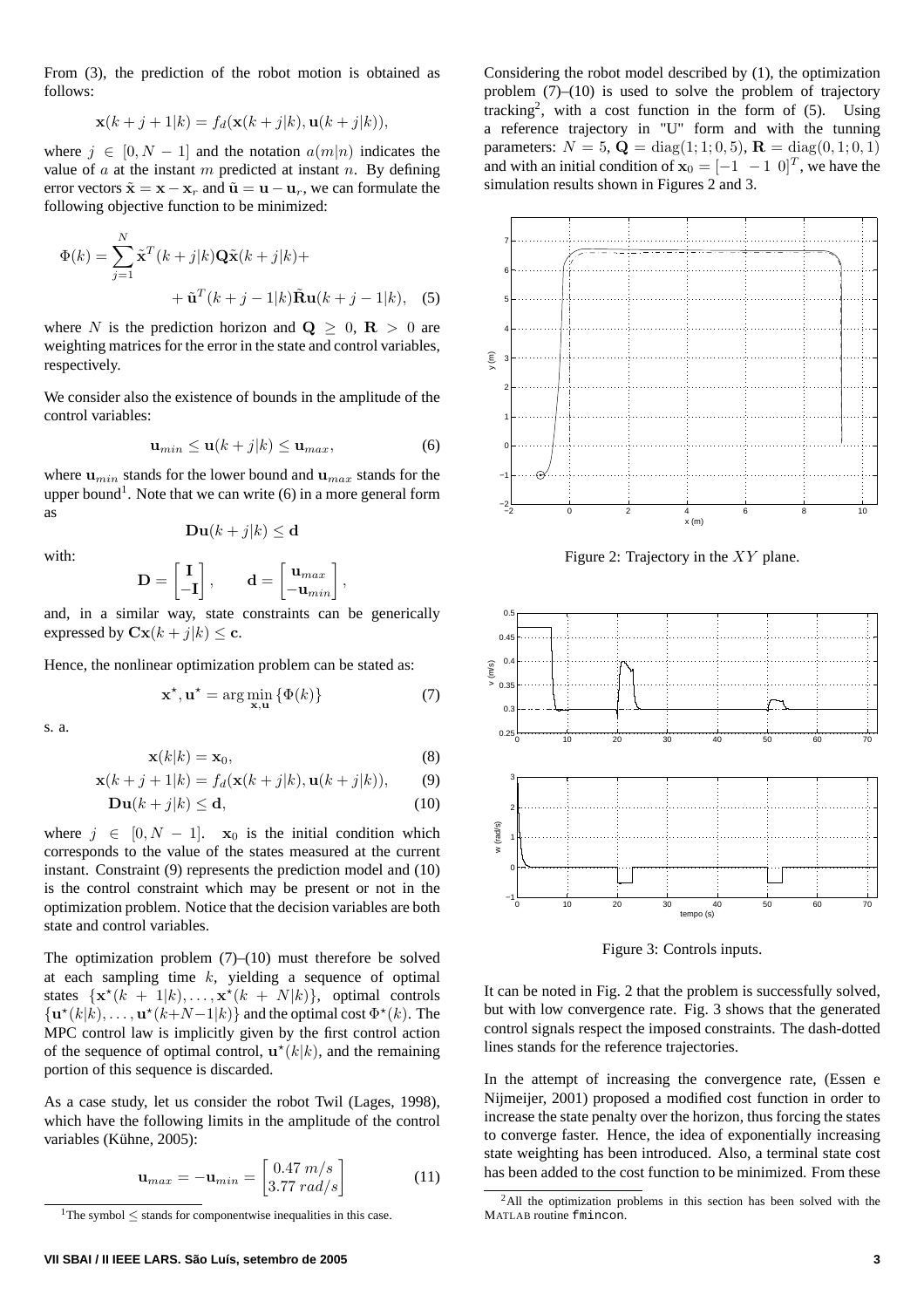modifications the cost function assumes therefore the following form:

$$
\Phi(k) = \sum_{j=1}^{N-1} \tilde{\mathbf{x}}^T(k+j|k)\mathbf{Q}(j)\tilde{\mathbf{x}}(k+j|k) +
$$
  
+ 
$$
\sum_{j=0}^{N-1} \tilde{\mathbf{u}}^T(k+j|k)\mathbf{R}\tilde{\mathbf{u}}(k+j|k) + \Omega(\tilde{\mathbf{x}}(k+N|k)), \quad (12)
$$

where  $\mathbf{Q}(j) = 2^{j-1}\mathbf{Q}$  and  $\Omega(\tilde{\mathbf{x}}(k+N|k)) = \tilde{\mathbf{x}}^T(k+1)$  $N|k\rangle P\tilde{\mathbf{x}}(k+N|k)$ , with  $\mathbf{P} > 0$ , is the terminal state cost.

Thus, by using the same conditions of the first case with  $P =$  $30Q(N)$ , we have the results shown in Figures 4 and 5.



Figure 4: Trajectory in the XY plane.



Figure 5: Controls inputs.

Thus, comparing Figures 2 and 4, it can be clearly seen that the robot presents a higher convergence rate, and Fig. 5 shows that the control signals respect the imposed constraints.

## **4 THE LINEAR MPC APPROACH**

In this section we introduce a linear MPC (LMPC) scheme applied to the problem of trajectory tracking.

Although many NMPC techniques has been proposed in the literature (Chen e Allgöwer, 1998; Allgower et al., 1999), it should be noticed that the computational effort necessary in this case is much higher than in the linear version. In NMPC there is a nonlinear programming problem to be solved on-line, which is nonconvex, has a larger number of decision variables and a global minimum is in general impossible to find (Henson, 1998). In this section, we propose a strategy in order to reduce the computational burden. The fundamental idea consists in using a successive linearization approach, yielding a linear, timevarying description of the system. Then, considering the control inputs as the decision variables, it is possible to transform the optimization problem to be solved at each sampling time in a QP problem (Kühne, 2005). Since they are convex, QP problems can be easily solved by numerically robust algorithms which lead to global optimal solutions.

A linear model of the system dynamics can be obtained by computing an error model with respect to a reference car. By expanding the right side of (2) in Taylor series around the point  $(\mathbf{x}_r, \mathbf{u}_r)$  and discarding the high order terms it follows that:

$$
\dot{\mathbf{x}} = f(\mathbf{x}_r, \mathbf{u}_r) + \frac{\partial f(\mathbf{x}, \mathbf{u})}{\partial \mathbf{x}} \Big|_{\substack{\mathbf{x} = \mathbf{x}_r \\ \mathbf{u} = \mathbf{u}_r}} (\mathbf{x} - \mathbf{x}_r) + \frac{\partial f(\mathbf{x}, \mathbf{u})}{\partial \mathbf{u}} \Big|_{\substack{\mathbf{x} = \mathbf{x}_r \\ \mathbf{u} = \mathbf{u}_r}} (\mathbf{u} - \mathbf{u}_r),
$$

or,

$$
\dot{\mathbf{x}} = f(\mathbf{x}_r, \mathbf{u}_r) + f_{\mathbf{x},r}(\mathbf{x} - \mathbf{x}_r) + f_{\mathbf{u},r}(\mathbf{u} - \mathbf{u}_r),
$$
 (13)

where  $f_{\mathbf{x},r}$  and  $f_{\mathbf{u},r}$  are the jacobians of f with respect to x and u, respectively, evaluated around the reference point  $(\mathbf{x}_r, \mathbf{u}_r)$ . Then, the subtraction of (4) from (13) results in:

$$
\dot{\tilde{\mathbf{x}}} = f_{\mathbf{x},r}\tilde{\mathbf{x}} + f_{\mathbf{u},r}\tilde{\mathbf{u}},
$$

where,  $\tilde{\mathbf{x}} = \mathbf{x} - \mathbf{x}_r$  represents the error with respect to the reference car and  $\tilde{\mathbf{u}} = \mathbf{u} - \mathbf{u}_r$  is its associated error control input.

The approximation of  $\dot{x}$  by using forward differences gives the following discrete-time system model:

$$
\tilde{\mathbf{x}}(k+1) = \mathbf{A}(k)\tilde{\mathbf{x}}(k) + \mathbf{B}(k)\tilde{\mathbf{u}}(k),
$$
 (14)

with

$$
\mathbf{A}(k) = \begin{bmatrix} 1 & 0 & -v_r(k)\sin\theta_r(k)T \\ 0 & 1 & v_r(k)\cos\theta_r(k)T \\ 0 & 0 & 1 \end{bmatrix}
$$

$$
\mathbf{B}(k) = \begin{bmatrix} \cos\theta_r(k)T & 0 \\ \sin\theta_r(k)T & 0 \\ 0 & T \end{bmatrix}
$$

In (Bloch e McClamroch, 1989) it is shown that the nonlinear, nonholonomic system (1) is fully controllable, i.e., it can be steered from any initial state to any final state by using finite inputs.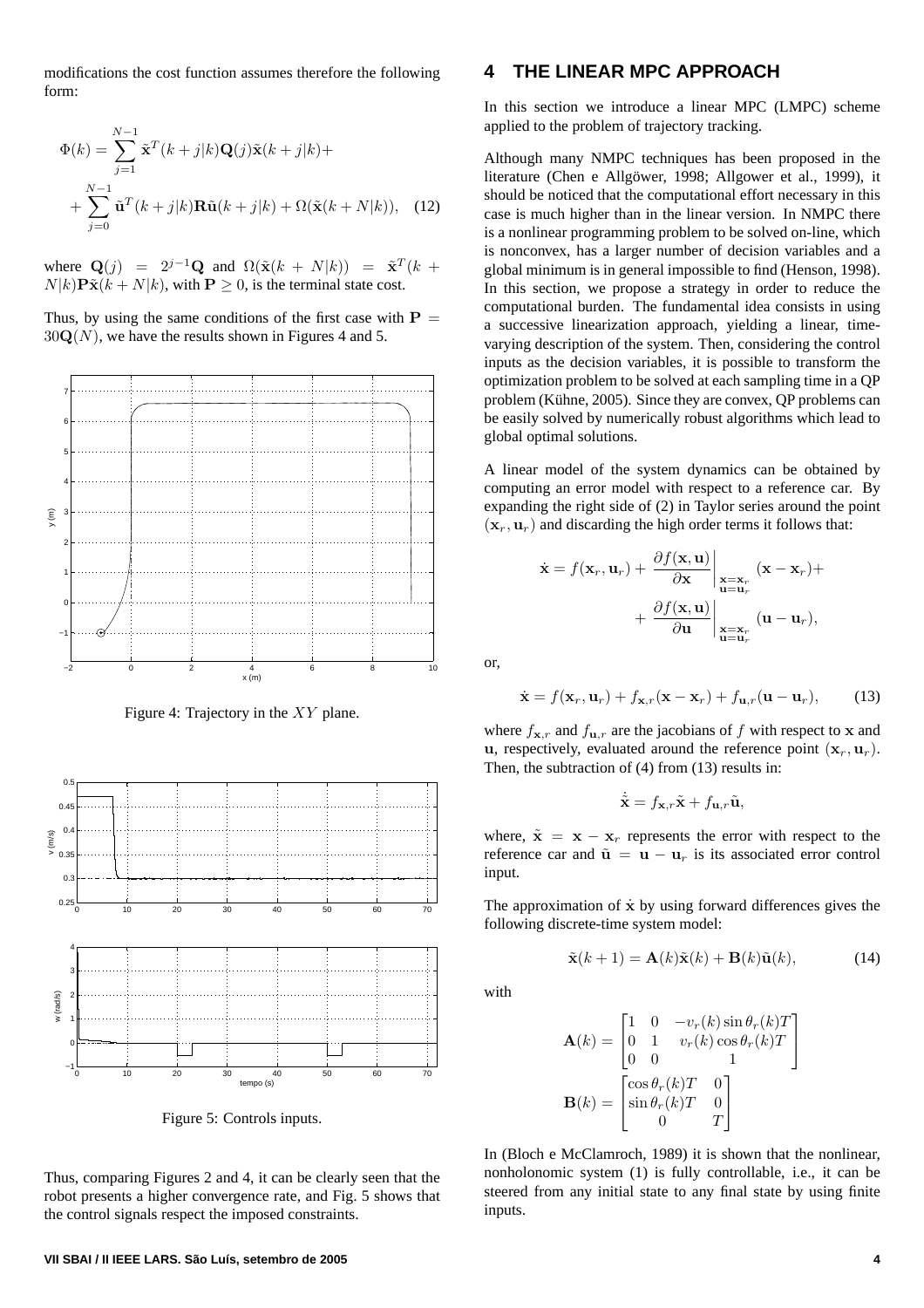$$
\bar{\mathbf{A}}(k) = \begin{bmatrix} \mathbf{A}(k|k) \\ \mathbf{A}(k+1|k)\mathbf{A}(k|k) \\ \vdots \\ \alpha(k,2,0) \\ \alpha(k,1,0) \end{bmatrix} \quad \bar{\mathbf{B}}(k) = \begin{bmatrix} \mathbf{B}(k|k) & \mathbf{0} & \cdots & \mathbf{0} \\ \mathbf{A}(k+1|k)\mathbf{B}(k|k) & \mathbf{B}(k+1|k) & \cdots & \mathbf{0} \\ \vdots & \vdots & \ddots & \vdots \\ \alpha(k,2,1)\mathbf{B}(k|k) & \alpha(k,2,2)\mathbf{B}(k+1|k) & \cdots & \mathbf{0} \\ \alpha(k,1,1)\mathbf{B}(k|k) & \alpha(k,1,2)\mathbf{B}(k+1|k) & \cdots & \mathbf{B}(k+N-1|k) \end{bmatrix} \tag{15}
$$

On the other hand, it is easy to see that when the robot is not moving (i.e.,  $v_r = 0$ ), the linearization around a stationary operating point is not controllable. However, this linearization becomes controllable as long as the control input u is not zero (Samson e Ait-Abderrahim, 1991). This implies that the tracking of a reference trajectory is possible with linear MPC.

Now it is possible to recast the optimization problem in an usual quadratic programming form. Hence, we introduce the following vectors:

$$
\bar{\mathbf{x}}(k+1) = \begin{bmatrix} \tilde{\mathbf{x}}(k+1|k) \\ \tilde{\mathbf{x}}(k+2|k) \\ \vdots \\ \tilde{\mathbf{x}}(k+N|k) \end{bmatrix}, \ \bar{\mathbf{u}}(k) = \begin{bmatrix} \tilde{\mathbf{u}}(k|k) \\ \tilde{\mathbf{u}}(k+1|k) \\ \vdots \\ \tilde{\mathbf{u}}(k+N-1|k) \end{bmatrix}
$$

Thus, with  $\bar{Q} = \text{diag}(Q; \dots; Q)$  and  $\bar{R} = \text{diag}(R; \dots; R)$ , the cost function (5) can be rewritten as:

$$
\Phi(k) = \bar{\mathbf{x}}^T(k+1)\bar{\mathbf{Q}}\bar{\mathbf{x}}(k+1) + \bar{\mathbf{u}}^T(k)\bar{\mathbf{R}}\bar{\mathbf{u}}(k),\qquad(16)
$$

Therefore, it is possible from (14) to write  $\bar{\mathbf{x}}(k+1)$  as (Kühne, 2005):

$$
\bar{\mathbf{x}}(k+1) = \bar{\mathbf{A}}(k)\tilde{\mathbf{x}}(k|k) + \bar{\mathbf{B}}(k)\bar{\mathbf{u}}(k),
$$
 (17)

where  $\bar{\mathbf{A}}$  and  $\bar{\mathbf{B}}$  are defined in (15) with  $\alpha(k, j, l)$  given by:

$$
\alpha(k,j,l) = \prod_{i=N-j}^{l} \mathbf{A}(k+i|k)
$$

From (16), (17) and after some algebraic manipulations, we can rewrite the objective function (5) in a standard quadratic form:

$$
\bar{\Phi}(k) = \frac{1}{2}\bar{\mathbf{u}}^{T}(k)\mathbf{H}(k)\bar{\mathbf{u}}(k) + \mathbf{f}^{T}(k)\bar{\mathbf{u}}(k) + \mathbf{d}(k)
$$
 (18)

with

$$
\mathbf{H}(k) = 2 (\bar{\mathbf{B}}(k)^T \bar{\mathbf{Q}} \bar{\mathbf{B}}(k) + \bar{\mathbf{R}})
$$
  
\n
$$
\mathbf{f}(k) = 2\bar{\mathbf{B}}^T(k)\bar{\mathbf{Q}}\bar{\mathbf{A}}(k)\tilde{\mathbf{x}}(k|k)
$$
  
\n
$$
\mathbf{d}(k) = \tilde{\mathbf{x}}^T(k|k)\bar{\mathbf{A}}^T(k)\bar{\mathbf{Q}}\bar{\mathbf{A}}(k)\tilde{\mathbf{x}}(k|k)
$$

The matrix  $H(k)$  is a *Hessian* matrix, and it is always positive definite. It describes the quadratic part of the objective function, and the vector  $f$  describes the linear part. d is independent of  $\tilde{u}$ and has no influence in the determination of  $\mathbf{u}^*$ . Thus, we define

$$
\bar{\Phi}'(k) = \frac{1}{2}\bar{\mathbf{u}}^{T}(k)\mathbf{H}(k)\bar{\mathbf{u}}(k) + \mathbf{f}^{T}(k)\bar{\mathbf{u}}(k),
$$

which is a standard expression used in QP problems and the optimization problem to be solved at each sampling time is stated as follows:

$$
\tilde{\mathbf{u}}^{\star} = \arg\min_{\tilde{\mathbf{u}}} \left\{ \bar{\Phi}'(k) \right\} \tag{19}
$$

$$
\mathbf{D}\tilde{\mathbf{u}}(k+j|k) \le \mathbf{d}, \ \ j \ \in [0, N-1] \tag{20}
$$

Note that now only the control variables are used as decision variables. Furthermore, constraints for the initial condition and model dynamics are not necessary anymore, since now these informations are implicit in the cost function (18), and any constraint must be written with respect to the decision variables (constraint (20)). In this case, the amplitude constraints in the control variables of (6) can be rewritten as

$$
\mathbf{u}_{min} - \mathbf{u}_r(k+j) \leq \tilde{\mathbf{u}}(k+j|k) \leq \mathbf{u}_{max} - \mathbf{u}_r(k+j)
$$

and we have that:

$$
\mathbf{D} = \begin{bmatrix} \mathbf{I} \\ -\mathbf{I} \end{bmatrix}, \qquad \mathbf{d} = \begin{bmatrix} \mathbf{u}_{max} - \mathbf{u}_r(k+j) \\ \mathbf{u}_{min} + \mathbf{u}_r(k+j) \end{bmatrix}
$$

Since the state prediction is a function of the optimal sequence to be computed, it is easy to show that state constraints can also be cast in the generic form given by (20). Furthermore, constraints on the control rate and states can also be formulated in a similar way.

Using the same procedure above, the matrix  $H(k)$  and the vectors  $f(k)$  and  $d(k)$  can be easily rewritten in order to consider the more generic cost function (12). In this case it suffices to consider  $\bar{\mathbf{Q}}$  in (18) as  $\bar{\mathbf{Q}} = \text{diag}(2^0\mathbf{Q}, 2^1\mathbf{Q}, \dots, 2^{N-1}\mathbf{P}),$ where **P** is the terminal state penalty matrix. Considering the same data used in the cases previously shown, the optimization problem (19)–(20) is solved at each sampling time. Figures 6 and  $7$  show the simulation results<sup>3</sup> in this case, where the dashdotted lines stand for the reference trajectories and the dashed line stand for the trajectories of the nonlinear case (Figures 4 and 5).



Figure 6: Trajectory in the  $XY$  plane.

<sup>3</sup>The optimization problem was solved with the MATLAB routine quadprog.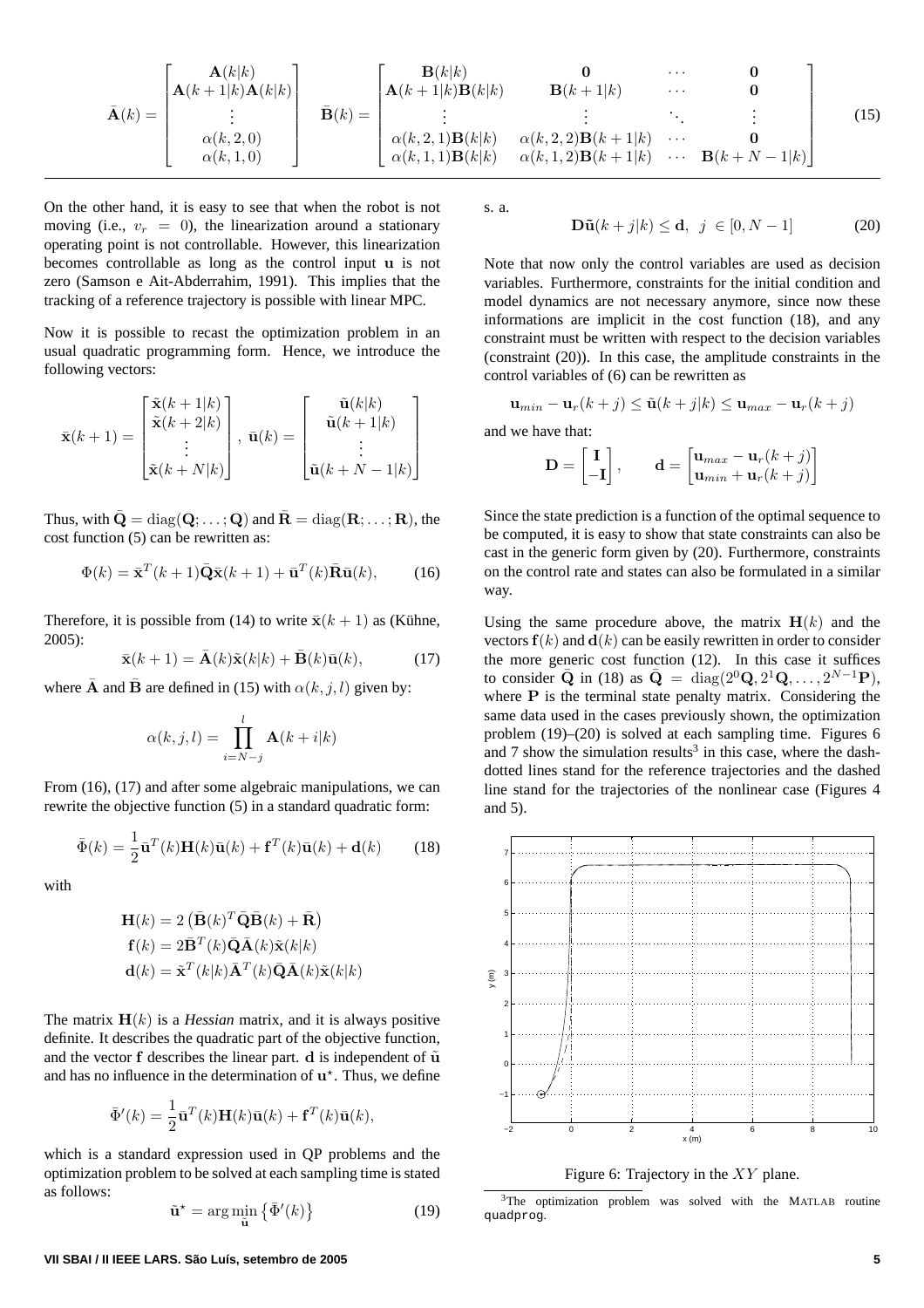

Figure 7: Controls inputs.

It can be seen that there are not significative difference between the nonlinear (Figures 4 and 5) and linear cases (Figures 6 and 7). Once more, the computed control signals respect the imposed constraints.

## **5 COMPUTATIONAL EFFORT**

The use of MPC for real-time control of systems with fast dynamics such as a WMR has been hindered for some time due to its numerical intensive nature (Cannon e Kouvaritakis, 2000). However, with the development of increasingly faster processors the use of MPC in demanding applications becomes possible.

In order to evaluate the real-time implementability of the proposed MPC, we consider, as measurement criterion, the number of floating point operations per second (flops). With this aim we consider that the computations run in an Athlon XP 2600+ which is able to perform a peak performance between 576 and 1100 Mflops accordingly to (Aburto, 1992), a de-facto standard for floating point performance measurement.

The sampling period used in all examples presented here is  $T = 100$  ms. The data in Table 1 refers to the mean values of Mflops along the developed trajectory, for a MPC applied to the trajectory tracking with cost function of (Essen e Nijmeijer, 2001).

| Table 1: Computational Effort. |                |             |
|--------------------------------|----------------|-------------|
|                                | <b>M</b> flops |             |
| Horizon                        | <b>NMPC</b>    | <b>LMPC</b> |
| 5                              | 11.1           | 0.17        |
| 10                             | 502            | 0.95        |
| 15                             | 5364           | 3.5         |
| 20                             |                | 9.1         |

The data in Table 1 provides enough evidence that a standard of-the-shelf computer is able to run a MPC-based controller for a WMR. Note that for  $N = 5$  both cases are feasible in realtime. It is important to note the difference between the nonlinear

and linear cases. For a horizon higher than 10, the NMCP would not be applicable, while the LMPC presents admissible computational effort for a horizon of 20 or even higher. On the other hand, comparing the performance showed in Fig. 6 and Table 1, we can say that the linear approach developed here is a good alternative when lower computational effort is necessary since it does not presents a significative loss in performance.

#### **6 CONCLUSION**

This paper has presented an application of MPC to solve the problem of mobile robot trajectory tracking. Two approaches have been presented, first with nonlinear MPC (leading to a nonconvex optimization problem) and after that with linear MPC (by recasting the problem as a quadratic programming one). The obtained control signals are such that the constraints imposed on the control variables are respected and the convergence rates are improved by some modifications in the cost function.

In addition, a study regarding the computational effort necessary to solve the optimization problems has been carried out in order to evaluate the implementability of the proposed schemes in realtime.

With the linear approach, it has been possible to reduce the computational effort, since the MPC optimization problem has been recasted as a QP one. In comparison with the nonlinear approach, it has been noted that the linear strategy maintains good performance, with lower computational effort. It is important to point out that the LMPC has the disadvantage that the linearized model is only valid for points near the reference trajectory. However, this problem can be easily solved with the *pure-pursuit* strategy (Normey-Rico et al., 1999).

## **ACKNOWLEDGMENTS**

The authors gratefully acknowledge the financial support from CAPES and CNPq, Brazil.

#### **REFERENCES**

- Aburto, A. (1992). Flops c program (double precision) v2.0 18 dec 1992. Available *on-line* in ftp://ftp.nosc.mil/pub/aburto/flops. Acessed in Jan. 2005.
- Allgower, F., Badgwell, T. A., Qin, J. S., Rawlings, J. B. e Wright, S. J. (1999). Nonlinear predictive control and moving horizon estimation – an introductory overview, *in* P. M. Frank (ed.), *Advances In Control: Highlights of ECC'99*, Springer-Verlag, New York, USA, pp. 391–449.
- Bloch, A. M. e McClamroch, N. H. (1989). Control of mechanical systems with classical nonholonomic constraint, *Proceedings of the IEEE Conference on Decision and Control*, Tampa,FL, USA, pp. 201–205.
- Brockett, R. W. (1982). *New directions in applied mathematics*, Springer-Verlag, New York, USA.
- Camacho, E. F. e Bordons, C. (1999). *Model Predictive Control*, Advanced Textbooks in Control and Signal Processing, Springer-Verlag, London, UK.